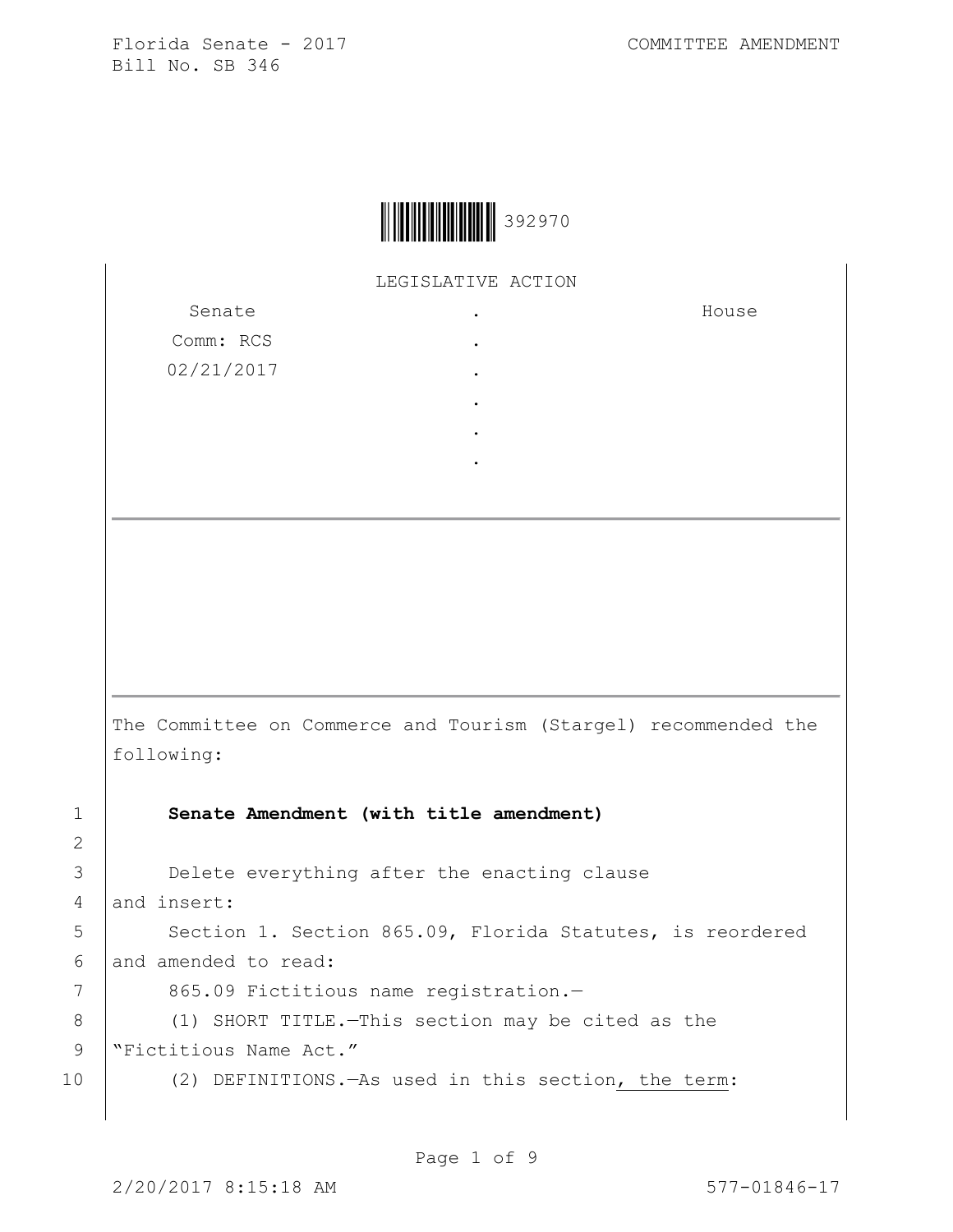**|| || || || || || || || || || ||** 392970

| 11 | (c) $(a + b)$ "Fictitious name" means any name under which a                |
|----|-----------------------------------------------------------------------------|
| 12 | person transacts business in this state, other than the person's            |
| 13 | legal name.                                                                 |
| 14 | (a) $(b)$ "Business" means any enterprise or venture in which               |
| 15 | a person sells, buys, exchanges, barters, deals, or represents              |
| 16 | the dealing in any thing or article of value, or renders                    |
| 17 | services for compensation.                                                  |
| 18 | (b) $\left\{e\right\}$ "Division" means the Division of Corporations of the |
| 19 | Department of State.                                                        |
| 20 | (d) "Registrant" means a person who registers a fictitious                  |
| 21 | name with the division.                                                     |
| 22 | (3) REGISTRATION.-                                                          |
| 23 | (a) A person may not engage in business under a fictitious                  |
| 24 | name unless the person first registers the name with the                    |
| 25 | division by filing a registration sworn statement listing:                  |
| 26 | 1. (a) The name to be registered.                                           |
| 27 | 2. (b) The mailing address of the business.                                 |
| 28 | 3. (e) The name and address of each registrant owner and, if                |
| 29 | a corporation, its federal employer's identification number and             |
| 30 | Florida incorporation or registration number.                               |
| 31 | 4. If the registrant is a business entity that was required                 |
| 32 | to file incorporation or similar documents with its state of                |
| 33 | organization when it was organized, such entity must be                     |
| 34 | registered with the division and in active status with the                  |
| 35 | division, provide its incorporation number, and provide its                 |
| 36 | federal employer identification number if the entity has such a             |
| 37 | number.                                                                     |
| 38 | 5. (d) Certification by at least one registrant the                         |
| 39 | applicant that the intention to register such fictitious name               |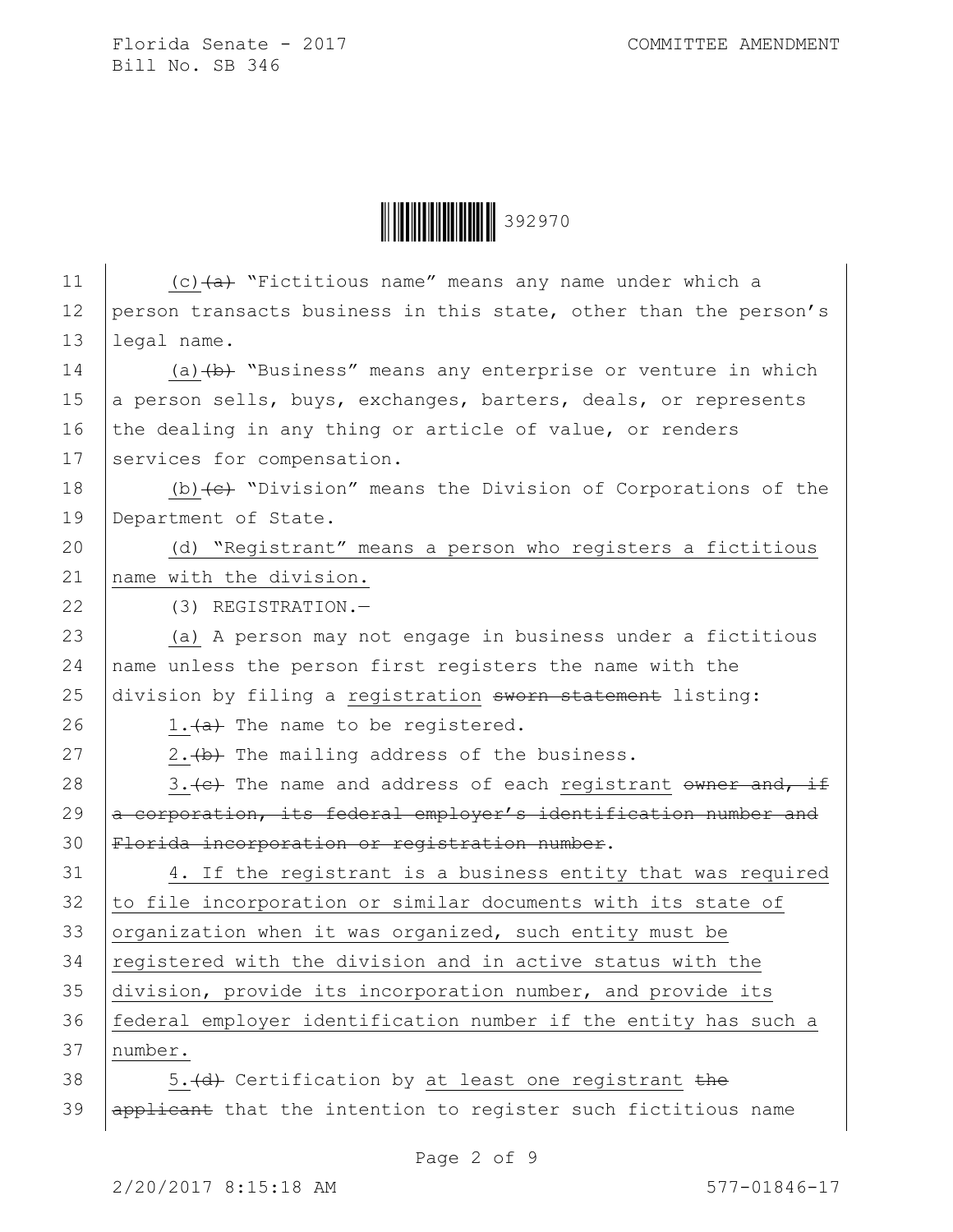**\begin{array}{|c|c|c|c|}\n\hline\n\multicolumn{1}{|c|}{|c|c|}\n\hline\n\multicolumn{1}{|c|}{|c|c|}\n\hline\n\multicolumn{1}{|c|}{|c|c|}\n\hline\n\multicolumn{1}{|c|}{|c|c|}\n\hline\n\multicolumn{1}{|c|}{|c|c|}\n\hline\n\multicolumn{1}{|c|}{|c|c|}\n\hline\n\multicolumn{1}{|c|}{|c|c|}\n\hline\n\multicolumn{1}{|c|}{|c|c|}\n\hline\n\multicolumn{1}{|c|}{|c|c|}\n\hline\n\mult** 

40 has been advertised at least once in a newspaper as defined in 41 chapter 50 in the county in which where the principal place of 42 business of the registrant is or applicant will be located.

43 6. (e) Any other information the division may reasonably 44 deem necessary to adequately inform other governmental agencies 45 and the public as to the registrant  $p$ ersons so conducting 46 business.

47 (b) Such registration statement shall be accompanied by the 48 applicable processing fees and any other taxes or penalties owed 49  $\vert$  to the state.

 (c) If the registrant is a general partnership that is not  $\vert$  registered with the division, its partners are the registrants 52 and not the partnership entity. If the registrant is a general partnership that is registered with the division, the partnership is the registrant and it must be in active status with the division.

56 (4) CANCELLATION AND REREGISTRATION CHANGE OF OWNERSHIP. - If 57 a registrant ceases to engage in business under a registered 58 fictitious name, such registrant the ownership of a business 59 | registered under this section changes, the owner of record with 60  $\pm$ he division shall file a cancellation with the division and  $61$  rereqistration that meets the requirements set forth in 62 subsection  $(3)$  within 30 days after the cessation occurs the 63  $\sqrt{\frac{1}{100}}$   $\sqrt{100}$  of such change. If such cessation is in connection 64 with a transfer of the business and, as a result, a new person 65 | will engage in business under the registered fictitious name, 66 such new person may reregister the name pursuant to subsection 67  $(3)$  at the same time as the cancellation is filed. 68 (5) TERM.—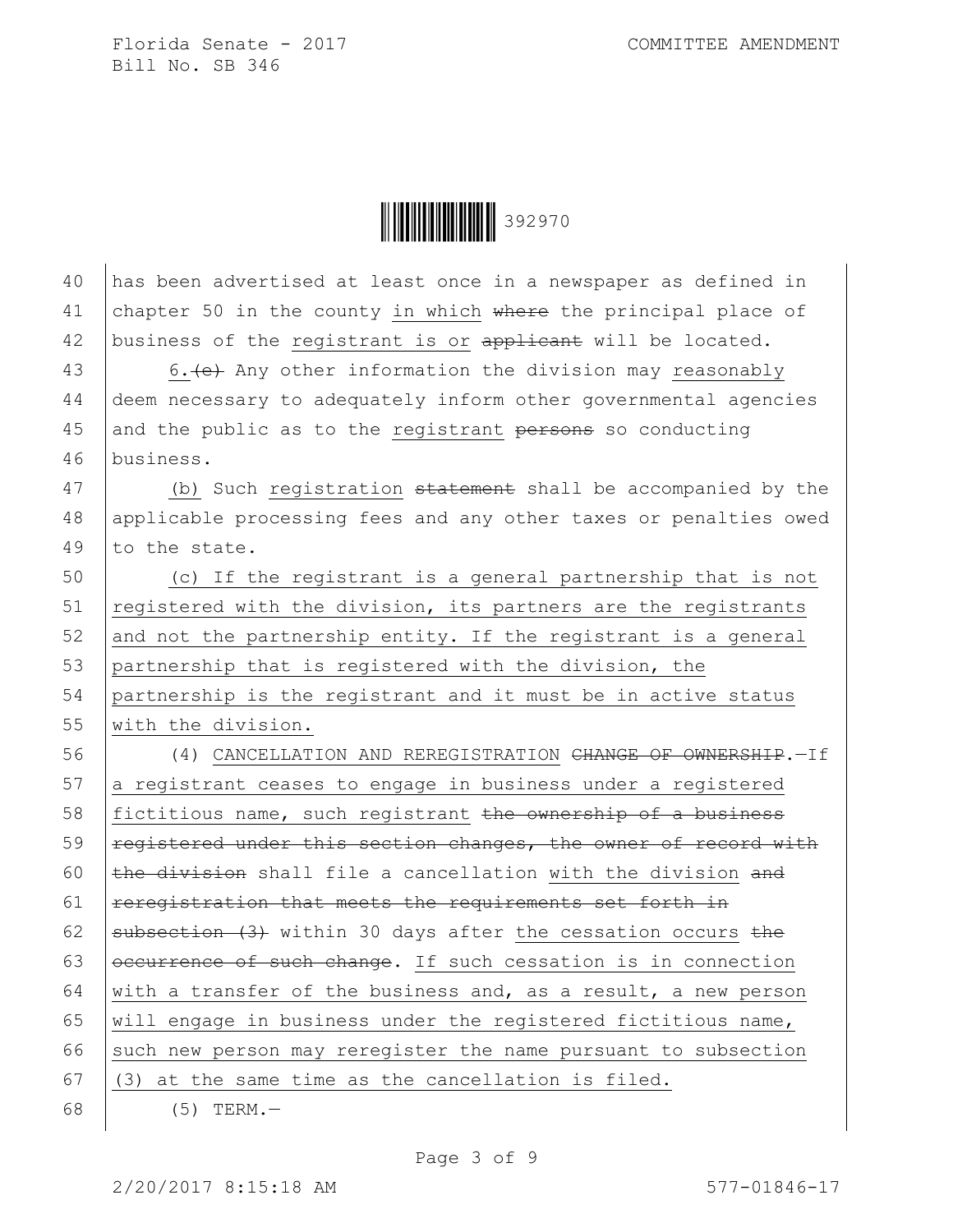**\begin{array}{|c|c|c|c|}\n\hline\n\multicolumn{1}{|c|}{|c|c|}\n\hline\n\multicolumn{1}{|c|}{|c|c|}\n\hline\n\multicolumn{1}{|c|}{|c|c|}\n\hline\n\multicolumn{1}{|c|}{|c|c|}\n\hline\n\multicolumn{1}{|c|}{|c|c|}\n\hline\n\multicolumn{1}{|c|}{|c|c|}\n\hline\n\multicolumn{1}{|c|}{|c|c|}\n\hline\n\multicolumn{1}{|c|}{|c|c|}\n\hline\n\multicolumn{1}{|c|}{|c|c|}\n\hline\n\mult** 

69 (a) A fictitious name registered under this section shall 70 be valid for a period beginning on the date of registration and 71 expiring on December 31 of the 5th calendar year thereafter, 72 counting the period from registration through December 31 of the 73 year of registration as the first calendar year. 74 (b) Each renewal under subsection (6) is valid for a period 75 of 5 years beginning on January 1 of the year following the 76 prior registration expiration date and expiring  $\theta f$  5 years and 77 expires on December 31 of the 5th calendar year. 78 (6) RENEWAL.— 79 (a) Renewal of a fictitious name registration shall occur 80 on or after January 1 and on or before December 31 of the 81 expiration year. Upon timely filing of a renewal statement, the 82 effectiveness of the name registration is continued for 5 years 83 as provided in subsection  $(5)$ .  $84$  (b) In the  $\frac{1}{4}$  vear that a <del>of the</del> registration is to 85 expire, the division shall notify the  $\frac{1}{2}$  or reqistrant of the 86 fictitious name registration of the upcoming expiration of the 87 fictitious name no later than September 1. If the owner or 88 registrant of the fictitious name has provided the division 89 department with an electronic mail address, such notice shall be 90 by electronic transmission.

91 (c) If a registrant the owner of the fictitious name 92 registration fails to timely file a renewal and pay the 93 appropriate processing fees prior to December 31 of the year of 94 expiration, the fictitious name registration expires. The 95 division shall remove any expired or canceled fictitious name 96 registration from its records and may purge such registrations. 97 | Failure to receive the notice statement of expiration renewal

Page 4 of 9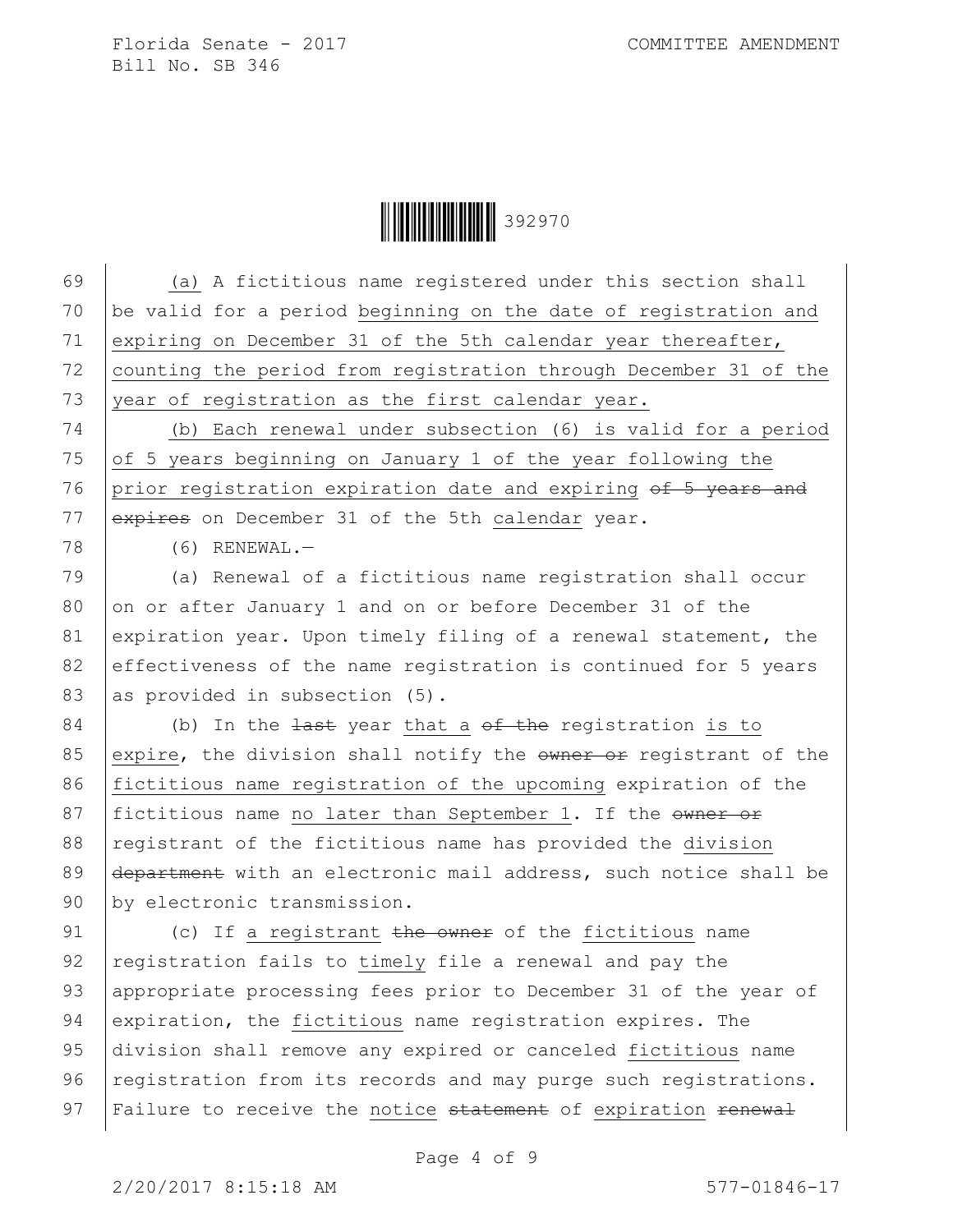**\begin{array}{|c|c|c|c|}\n\hline\n\multicolumn{1}{|c|}{|c|c|}\n\hline\n\multicolumn{1}{|c|}{|c|c|}\n\hline\n\multicolumn{1}{|c|}{|c|c|}\n\hline\n\multicolumn{1}{|c|}{|c|c|}\n\hline\n\multicolumn{1}{|c|}{|c|c|}\n\hline\n\multicolumn{1}{|c|}{|c|c|}\n\hline\n\multicolumn{1}{|c|}{|c|c|}\n\hline\n\multicolumn{1}{|c|}{|c|c|}\n\hline\n\multicolumn{1}{|c|}{|c|c|}\n\hline\n\mult** 

98  $r$  required by paragraph (b) does  $shahl$  not constitute grounds for 99 appeal of a registration's expiration or removal from the 100 division's records.

101 (d) If a registered fictitious name is prohibited by 102 | subsection (14) at the time of renewal, the fictitious name may 103 not be renewed.

 (7) EXEMPTIONS.—A business formed by an attorney actively licensed to practice law in this state, by a person actively licensed by the Department of Business and Professional 107 Regulation or the Department of Health for the purpose of 108 practicing his or her licensed profession, or by any corporation, limited liability company, partnership, or other 110 business commercial entity that is actively organized or  $\vert$  registered and in active status with the division Department of  $\frac{12}{12}$  State is not required to register its name pursuant to this 113 section, unless the name under which business is to be conducted differs from the name as licensed or registered.

115 (8) EFFECT OF REGISTRATION. - Notwithstanding the provisions 116  $\theta$  any other law, registration under this section is for public 117 | notice only, and does not give  $g$ ives rise to a no presumption of 118 the registrant's rights to own or use the name registered, nor 119 does it affect trademark, service mark, trade name, or corporate 120  $\vert$  or other business entity name rights previously acquired by 121 others in the same or a similar name. Registration under this 122 section does not reserve a fictitious name against future use.

123 (9) PENALTIES.—

124 (a) If a business fails to comply with this section, the 125 business or the person or persons engaging in the  $\frac{1}{100}$  for  $\frac{1}{100}$ 126 and those interested in doing such business may not maintain any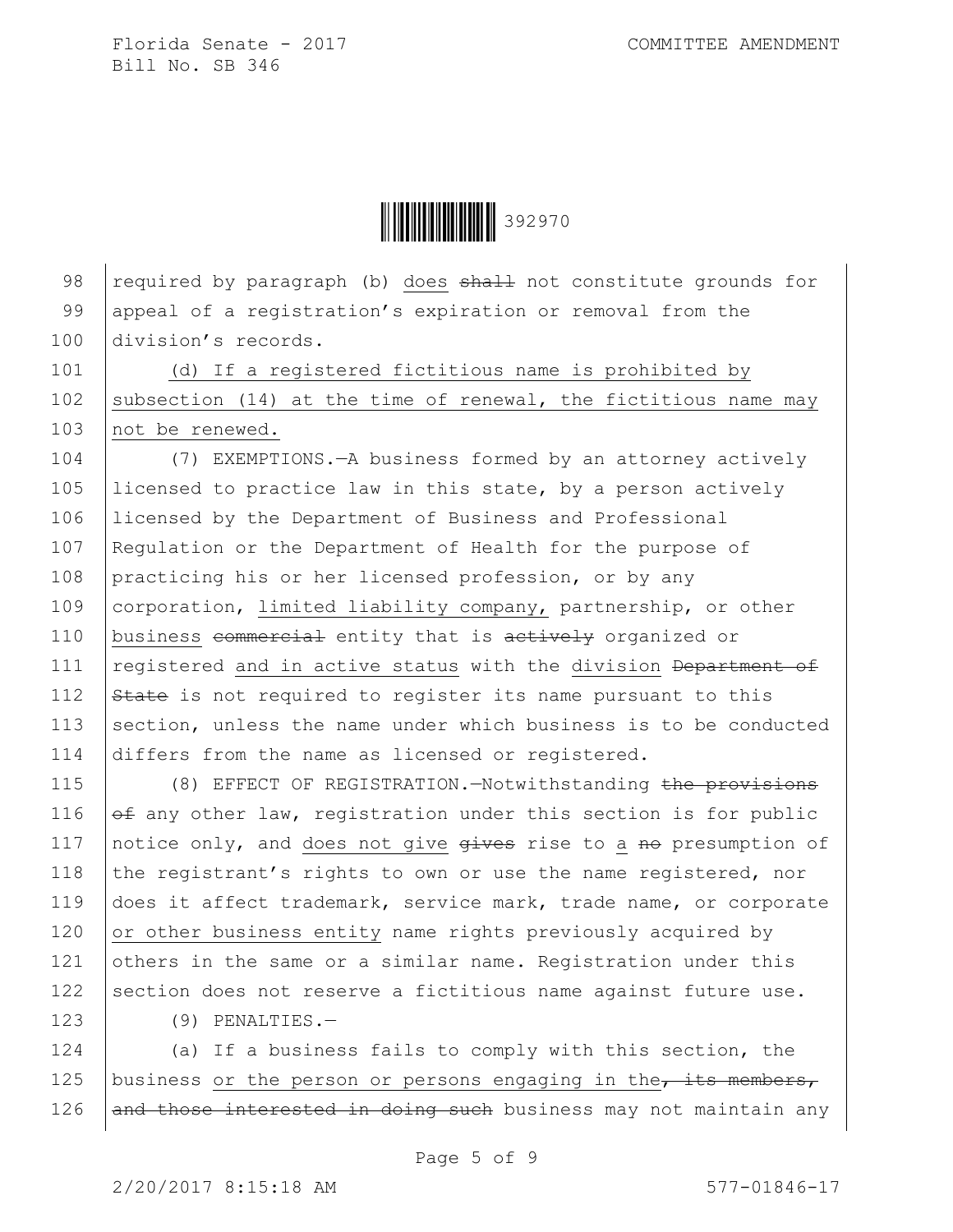

127 action, suit, or proceeding in any court of this state with 128 respect to or on behalf of such business until this section is 129 complied with. An action, suit, or proceeding may not be 130 | maintained in any court of this state by any successor or 131 assignee of such business on any right, claim, or demand arising 132 out of the transaction of business by such business in this 133 state until this section has been complied with.

134 (b) The failure of a business to comply with this section 135 does not impair the validity of any contract, deed, mortgage, 136 security interest, lien, or act of such business and does not 137 prevent such business from defending any action, suit, or 138 proceeding in any court of this state. However, a party 139 aggrieved by a noncomplying business may be awarded reasonable 140 attorney attorney's fees and court costs necessitated by the 141 | noncomplying business.

 (c) Any person who fails to comply with this section commits a noncriminal violation as defined in s. 775.08  $\mid$  misdemeanor of the second degree, punishable as provided in  $s$ . 145 775.082 or s. 775.083.

146 (10) POWERS OF DIVISION <del>DEPARTMENT</del>.—The division <del>Department</del> 147  $of$  State is granted the power reasonably necessary to enable it 148 to administer this section efficiently and<sub> $\tau$ </sub> to perform the 149 duties herein imposed upon it.

150 (11) FORMS.-Registration, cancellation, and renewal shall 151 be made on forms prescribed by the division Department of State, 152 which may include the uniform business report, pursuant to s. 153  $\vert$  606.06, as a means of satisfying the requirement of this 154 section.

155 (12) PROCESSING FEES.—The division <del>Department of State</del>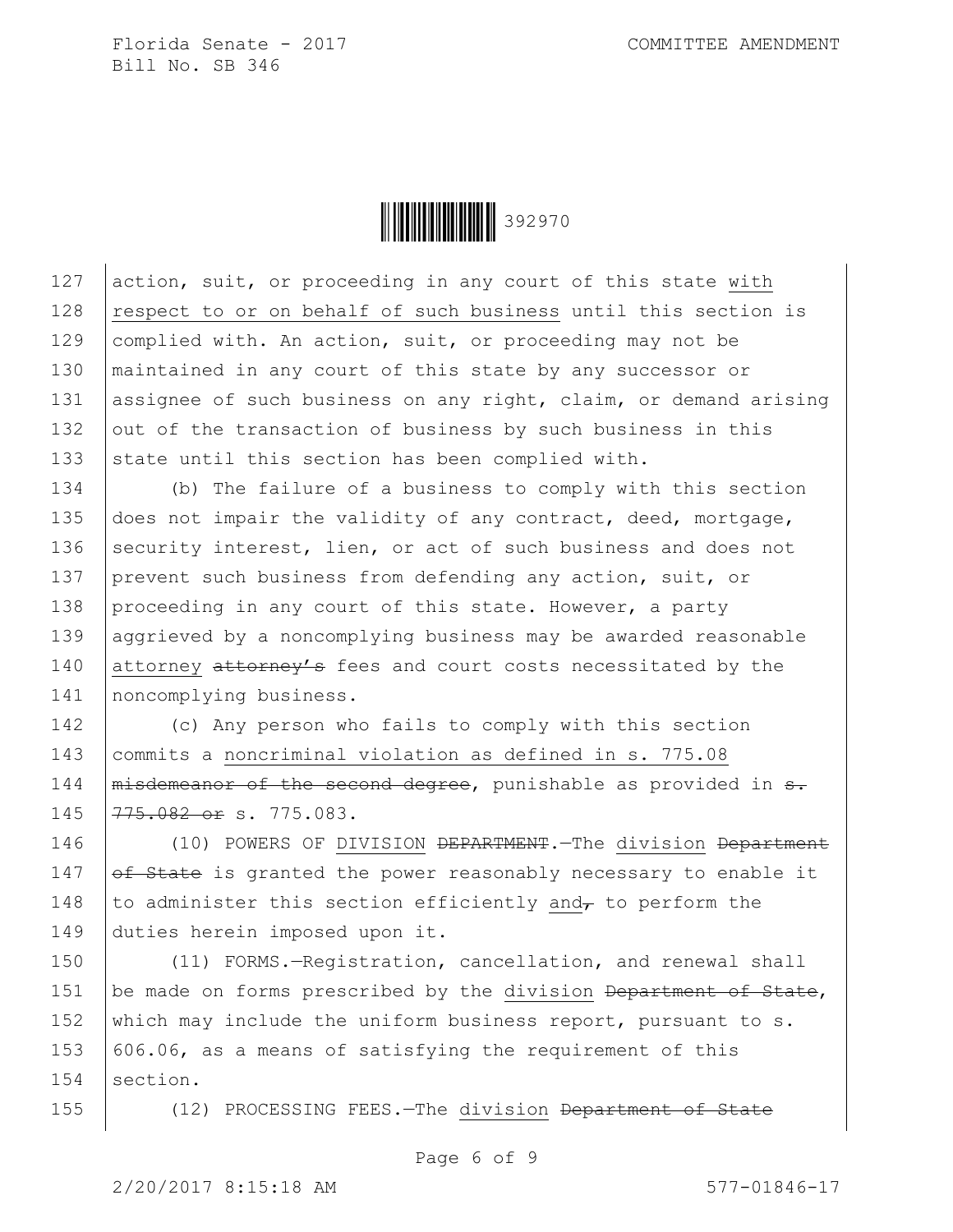

| 156 | shall charge and collect nonrefundable processing fees as        |
|-----|------------------------------------------------------------------|
| 157 | follows:                                                         |
| 158 | (a) For registration of a fictitious name, \$50.                 |
| 159 | (b) For cancellation or for cancellation and reregistration      |
| 160 | of a fictitious name, \$50.                                      |
| 161 | (c) For renewal of a fictitious name registration, \$50.         |
| 162 | (d) For furnishing a certified copy of a fictitious name         |
| 163 | registration document, \$30.                                     |
| 164 | (e) For furnishing a certificate of status, \$10.                |
| 165 | (13) DEPOSIT OF FUNDS. - All funds required to be paid to the    |
| 166 | division Department of State pursuant to this section shall be   |
| 167 | collected and deposited into the General Revenue Fund.           |
| 168 | (14) PROHIBITION. - A fictitious name registered as provided     |
| 169 | in this section may not contain the following words,             |
| 170 | abbreviations, or designations:                                  |
| 171 | (a) "Corporation," or "incorporated," or the abbreviations       |
| 172 | "Corp.," or "Inc.," unless the person or business for which the  |
| 173 | name is registered is incorporated or has obtained a certificate |
| 174 | of authority to transact business in this state pursuant to part |
| 175 | 1 of chapter 607 or chapter 617.                                 |
| 176 | (b) "Limited liability company," "LLC," or "L.L.C.," unless      |
| 177 | the person or business for which the name is registered is       |
| 178 | organized as a limited liability company or has obtained a       |
| 179 | certificate of authority to transact business in this state      |
| 180 | pursuant to chapter 605.                                         |
| 181 | (c) "Limited liability partnership," "LLP," or "L.L.P.,"         |
| 182 | unless the person or business for which the name is registered   |
| 183 | is organized as a limited liability partnership or has in effect |
| 184 | a statement of foreign qualification in this state pursuant to   |
|     |                                                                  |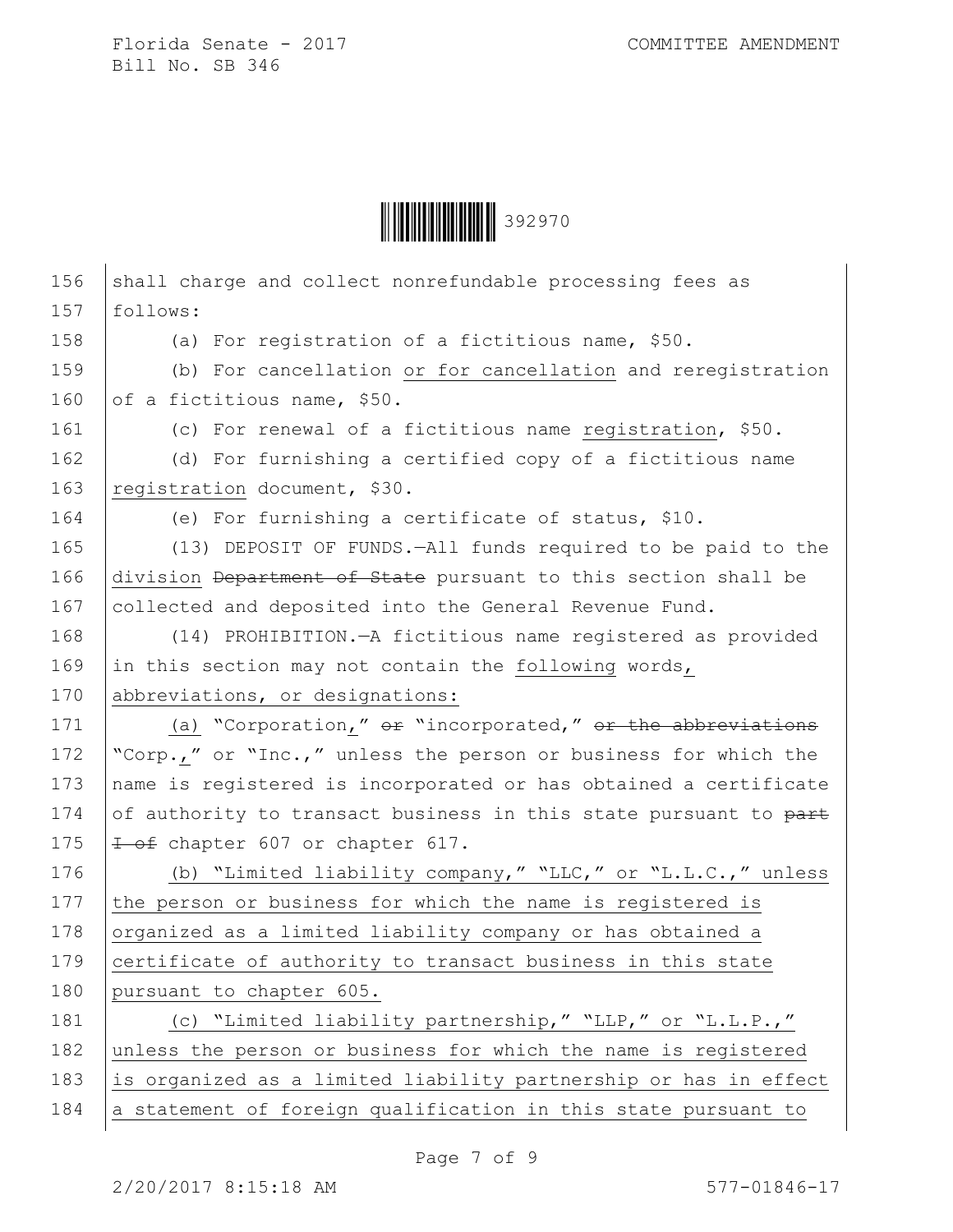## **|| || || || || || || || || || || ||** 392970

| 186<br>(d) "Limited partnership," "limited liability limited<br>187<br>partnership, " "LP, " "L.P., " "LLLP, " or "L.L.L.P., " unless the<br>188<br>person or business for which the name is registered is organized<br>189<br>as a limited partnership or has obtained a certificate of<br>190<br>authority to transact business in this state pursuant to ss.<br>191<br>620.1101-620.2205.<br>192<br>(e) "Professional association," "P.A.," or "chartered,"<br>193<br>unless the person or business for which the name is registered<br>194<br>is organized as a professional corporation pursuant to chapter<br>195<br>621, or is organized as a professional corporation pursuant to a<br>196<br>similar law of another jurisdiction and has obtained a<br>197<br>certificate of authority to transact business in this state<br>198<br>pursuant to chapter 607.<br>199<br>(f) "Professional limited liability company," "PLLC,"<br>200<br>"P.L.L.C.," "PL," or "P.L.," unless the person or business for<br>201<br>which the name is registered is organized as a professional<br>202<br>limited liability company pursuant to chapter 621, or is<br>203<br>organized as a professional limited liability company pursuant<br>204<br>to a similar law of another jurisdiction and has obtained a<br>205<br>certificate of authority to transact business in this state<br>206<br>pursuant to chapter 605.<br>(15) LEGAL DESIGNATION OF ENTITY.-Notwithstanding any other<br>207<br>208<br>provision of law to the contrary, a fictitious name registered<br>209<br>as provided in this section for a corporation, limited liability<br>210<br>company, limited liability partnership, or limited partnership<br>211<br>is not required to contain the designation of the type of legal<br>212<br>entity in which the person or business is organized, including<br>the terms "corporation," "limited liability company," "limited<br>213 |     |                         |
|------------------------------------------------------------------------------------------------------------------------------------------------------------------------------------------------------------------------------------------------------------------------------------------------------------------------------------------------------------------------------------------------------------------------------------------------------------------------------------------------------------------------------------------------------------------------------------------------------------------------------------------------------------------------------------------------------------------------------------------------------------------------------------------------------------------------------------------------------------------------------------------------------------------------------------------------------------------------------------------------------------------------------------------------------------------------------------------------------------------------------------------------------------------------------------------------------------------------------------------------------------------------------------------------------------------------------------------------------------------------------------------------------------------------------------------------------------------------------------------------------------------------------------------------------------------------------------------------------------------------------------------------------------------------------------------------------------------------------------------------------------------------------------------------------------------------------------------------------------------------------------------------------------------------------------------------|-----|-------------------------|
|                                                                                                                                                                                                                                                                                                                                                                                                                                                                                                                                                                                                                                                                                                                                                                                                                                                                                                                                                                                                                                                                                                                                                                                                                                                                                                                                                                                                                                                                                                                                                                                                                                                                                                                                                                                                                                                                                                                                                | 185 | ss. 620.81001-620.9902. |
|                                                                                                                                                                                                                                                                                                                                                                                                                                                                                                                                                                                                                                                                                                                                                                                                                                                                                                                                                                                                                                                                                                                                                                                                                                                                                                                                                                                                                                                                                                                                                                                                                                                                                                                                                                                                                                                                                                                                                |     |                         |
|                                                                                                                                                                                                                                                                                                                                                                                                                                                                                                                                                                                                                                                                                                                                                                                                                                                                                                                                                                                                                                                                                                                                                                                                                                                                                                                                                                                                                                                                                                                                                                                                                                                                                                                                                                                                                                                                                                                                                |     |                         |
|                                                                                                                                                                                                                                                                                                                                                                                                                                                                                                                                                                                                                                                                                                                                                                                                                                                                                                                                                                                                                                                                                                                                                                                                                                                                                                                                                                                                                                                                                                                                                                                                                                                                                                                                                                                                                                                                                                                                                |     |                         |
|                                                                                                                                                                                                                                                                                                                                                                                                                                                                                                                                                                                                                                                                                                                                                                                                                                                                                                                                                                                                                                                                                                                                                                                                                                                                                                                                                                                                                                                                                                                                                                                                                                                                                                                                                                                                                                                                                                                                                |     |                         |
|                                                                                                                                                                                                                                                                                                                                                                                                                                                                                                                                                                                                                                                                                                                                                                                                                                                                                                                                                                                                                                                                                                                                                                                                                                                                                                                                                                                                                                                                                                                                                                                                                                                                                                                                                                                                                                                                                                                                                |     |                         |
|                                                                                                                                                                                                                                                                                                                                                                                                                                                                                                                                                                                                                                                                                                                                                                                                                                                                                                                                                                                                                                                                                                                                                                                                                                                                                                                                                                                                                                                                                                                                                                                                                                                                                                                                                                                                                                                                                                                                                |     |                         |
|                                                                                                                                                                                                                                                                                                                                                                                                                                                                                                                                                                                                                                                                                                                                                                                                                                                                                                                                                                                                                                                                                                                                                                                                                                                                                                                                                                                                                                                                                                                                                                                                                                                                                                                                                                                                                                                                                                                                                |     |                         |
|                                                                                                                                                                                                                                                                                                                                                                                                                                                                                                                                                                                                                                                                                                                                                                                                                                                                                                                                                                                                                                                                                                                                                                                                                                                                                                                                                                                                                                                                                                                                                                                                                                                                                                                                                                                                                                                                                                                                                |     |                         |
|                                                                                                                                                                                                                                                                                                                                                                                                                                                                                                                                                                                                                                                                                                                                                                                                                                                                                                                                                                                                                                                                                                                                                                                                                                                                                                                                                                                                                                                                                                                                                                                                                                                                                                                                                                                                                                                                                                                                                |     |                         |
|                                                                                                                                                                                                                                                                                                                                                                                                                                                                                                                                                                                                                                                                                                                                                                                                                                                                                                                                                                                                                                                                                                                                                                                                                                                                                                                                                                                                                                                                                                                                                                                                                                                                                                                                                                                                                                                                                                                                                |     |                         |
|                                                                                                                                                                                                                                                                                                                                                                                                                                                                                                                                                                                                                                                                                                                                                                                                                                                                                                                                                                                                                                                                                                                                                                                                                                                                                                                                                                                                                                                                                                                                                                                                                                                                                                                                                                                                                                                                                                                                                |     |                         |
|                                                                                                                                                                                                                                                                                                                                                                                                                                                                                                                                                                                                                                                                                                                                                                                                                                                                                                                                                                                                                                                                                                                                                                                                                                                                                                                                                                                                                                                                                                                                                                                                                                                                                                                                                                                                                                                                                                                                                |     |                         |
|                                                                                                                                                                                                                                                                                                                                                                                                                                                                                                                                                                                                                                                                                                                                                                                                                                                                                                                                                                                                                                                                                                                                                                                                                                                                                                                                                                                                                                                                                                                                                                                                                                                                                                                                                                                                                                                                                                                                                |     |                         |
|                                                                                                                                                                                                                                                                                                                                                                                                                                                                                                                                                                                                                                                                                                                                                                                                                                                                                                                                                                                                                                                                                                                                                                                                                                                                                                                                                                                                                                                                                                                                                                                                                                                                                                                                                                                                                                                                                                                                                |     |                         |
|                                                                                                                                                                                                                                                                                                                                                                                                                                                                                                                                                                                                                                                                                                                                                                                                                                                                                                                                                                                                                                                                                                                                                                                                                                                                                                                                                                                                                                                                                                                                                                                                                                                                                                                                                                                                                                                                                                                                                |     |                         |
|                                                                                                                                                                                                                                                                                                                                                                                                                                                                                                                                                                                                                                                                                                                                                                                                                                                                                                                                                                                                                                                                                                                                                                                                                                                                                                                                                                                                                                                                                                                                                                                                                                                                                                                                                                                                                                                                                                                                                |     |                         |
|                                                                                                                                                                                                                                                                                                                                                                                                                                                                                                                                                                                                                                                                                                                                                                                                                                                                                                                                                                                                                                                                                                                                                                                                                                                                                                                                                                                                                                                                                                                                                                                                                                                                                                                                                                                                                                                                                                                                                |     |                         |
|                                                                                                                                                                                                                                                                                                                                                                                                                                                                                                                                                                                                                                                                                                                                                                                                                                                                                                                                                                                                                                                                                                                                                                                                                                                                                                                                                                                                                                                                                                                                                                                                                                                                                                                                                                                                                                                                                                                                                |     |                         |
|                                                                                                                                                                                                                                                                                                                                                                                                                                                                                                                                                                                                                                                                                                                                                                                                                                                                                                                                                                                                                                                                                                                                                                                                                                                                                                                                                                                                                                                                                                                                                                                                                                                                                                                                                                                                                                                                                                                                                |     |                         |
|                                                                                                                                                                                                                                                                                                                                                                                                                                                                                                                                                                                                                                                                                                                                                                                                                                                                                                                                                                                                                                                                                                                                                                                                                                                                                                                                                                                                                                                                                                                                                                                                                                                                                                                                                                                                                                                                                                                                                |     |                         |
|                                                                                                                                                                                                                                                                                                                                                                                                                                                                                                                                                                                                                                                                                                                                                                                                                                                                                                                                                                                                                                                                                                                                                                                                                                                                                                                                                                                                                                                                                                                                                                                                                                                                                                                                                                                                                                                                                                                                                |     |                         |
|                                                                                                                                                                                                                                                                                                                                                                                                                                                                                                                                                                                                                                                                                                                                                                                                                                                                                                                                                                                                                                                                                                                                                                                                                                                                                                                                                                                                                                                                                                                                                                                                                                                                                                                                                                                                                                                                                                                                                |     |                         |
|                                                                                                                                                                                                                                                                                                                                                                                                                                                                                                                                                                                                                                                                                                                                                                                                                                                                                                                                                                                                                                                                                                                                                                                                                                                                                                                                                                                                                                                                                                                                                                                                                                                                                                                                                                                                                                                                                                                                                |     |                         |
|                                                                                                                                                                                                                                                                                                                                                                                                                                                                                                                                                                                                                                                                                                                                                                                                                                                                                                                                                                                                                                                                                                                                                                                                                                                                                                                                                                                                                                                                                                                                                                                                                                                                                                                                                                                                                                                                                                                                                |     |                         |
|                                                                                                                                                                                                                                                                                                                                                                                                                                                                                                                                                                                                                                                                                                                                                                                                                                                                                                                                                                                                                                                                                                                                                                                                                                                                                                                                                                                                                                                                                                                                                                                                                                                                                                                                                                                                                                                                                                                                                |     |                         |
|                                                                                                                                                                                                                                                                                                                                                                                                                                                                                                                                                                                                                                                                                                                                                                                                                                                                                                                                                                                                                                                                                                                                                                                                                                                                                                                                                                                                                                                                                                                                                                                                                                                                                                                                                                                                                                                                                                                                                |     |                         |
|                                                                                                                                                                                                                                                                                                                                                                                                                                                                                                                                                                                                                                                                                                                                                                                                                                                                                                                                                                                                                                                                                                                                                                                                                                                                                                                                                                                                                                                                                                                                                                                                                                                                                                                                                                                                                                                                                                                                                |     |                         |
|                                                                                                                                                                                                                                                                                                                                                                                                                                                                                                                                                                                                                                                                                                                                                                                                                                                                                                                                                                                                                                                                                                                                                                                                                                                                                                                                                                                                                                                                                                                                                                                                                                                                                                                                                                                                                                                                                                                                                |     |                         |